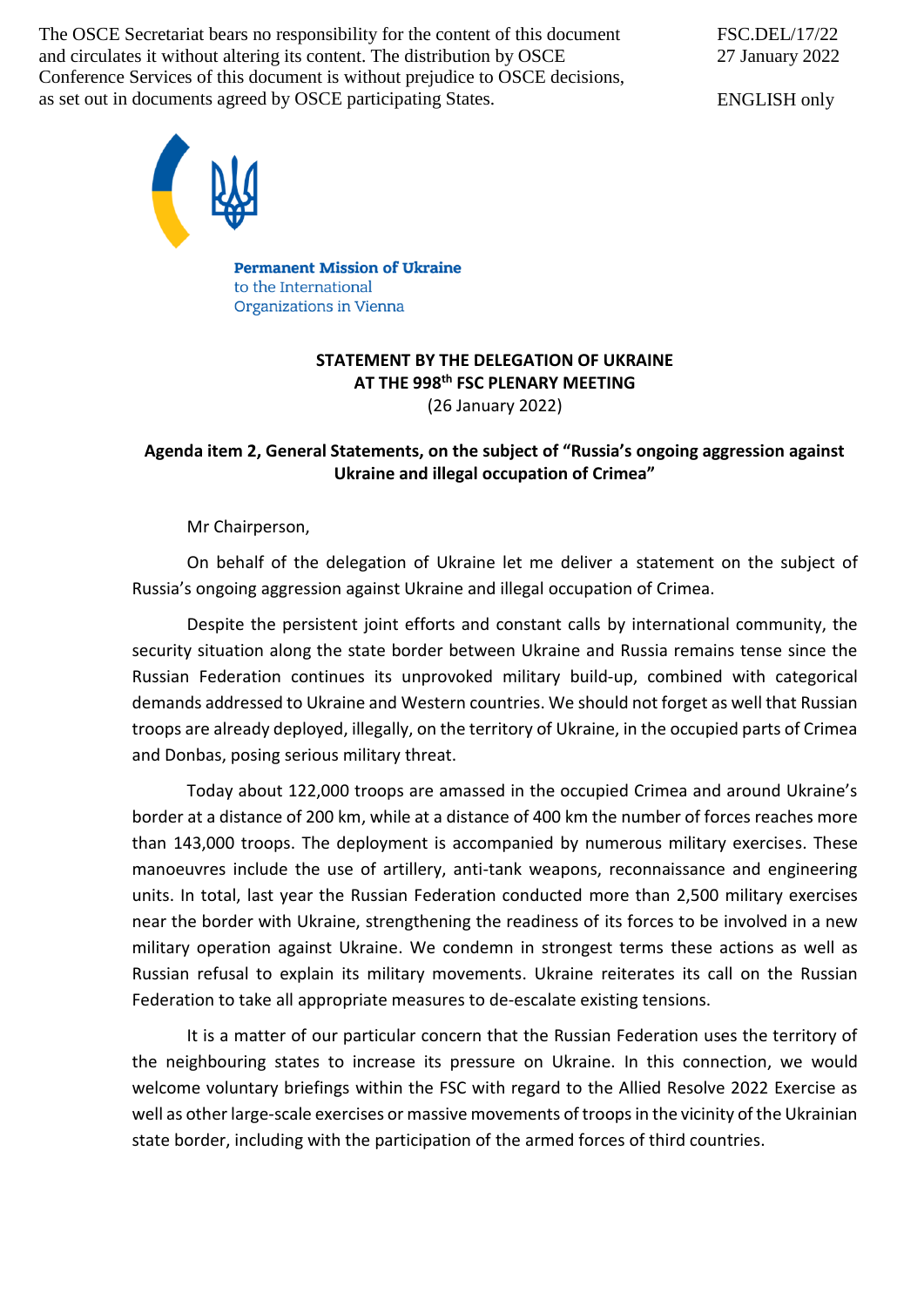We are certain that such briefings will contribute substantially to dispelling concerns over the unusual military activity, help rebuild transparency, predictability and confidence and ensure politico-military stability in the OSCE region.

Mr Chairperson,

The situation in the conflict zone in Donbas continues to be marked by regular shelling and armed provocations by the Russian occupation forces. In total, from 27 July 2021 until 24 January 2022, the Russian side violated the ceasefire regime 3,074 times, including 834 times using weapons prohibited by the Minsk Agreements.

In violation of the Minsk Agreements, the occupation troops continue to use UAVs in the conflict zone. Since the beginning of the recent attempt to introduce full and comprehensive ceasefire, we have already registered 173 of such cases. In January, the occupation forces used UAVs three times. The most recent case occurred yesterday, on 25 January, in Donetsk region, when the occupation forces used a UAV to drop 2 VOG-17 grenades on the Ukrainian Army positions. As result, 2 Ukrainian soldiers were wounded.

As a result of Russian occupation forces activities, in the period from 27 July 2021 until 24 January 2022, 74 Ukrainian soldiers were killed in action and 303 were wounded.

Despite all agreements reached within the N4 and the TCG, the Russian Federation continues to reinforce its 1st and 2nd Army Corps, deployed in Donetsk and Luhansk regions respectively, with new troops, weapons, ammunition and other military equipment, illegally transferring them through the temporarily uncontrolled by the Government of Ukraine section of the state border.

On 10 January 2022, 10 tank wagons with fuel were delivered from the Russian Federation to the Luhansk region though the Chervona Mohyla railway station. On 11 January 2022, 4 trucks with trailers loaded with PMN-2 and POM-2 landmines were observed crossing the state border of Ukraine trough Diakove checkpoint in the direction of Luhansk. In total, since the beginning of January 2022, the Russian side has sent to the occupied parts of Donetsk and Luhansk regions more than 7,000 tons of fuel, a number of tanks, self-propelled artillery systems and additional ammunition for artillery and mortars. The Russian Federation continues to engage new people into the military service in the occupied territories of Donbas by using the network of  $#s$ recruitment offices.

Despite all calls on the Russian Federation as an occupying power, the situation with regard to the freedom of movement of the OSCE SMM in Donbas continues to be alarming, as is reflected in Mission's numerous reports. In fact, every single report of the OSCE SMM issued last week contains information on the restrictions by the occupation forces. It is clear, that being not interested in comprehensive and unbiased monitoring on the border and areas adjacent to it, Russia is trying to push the SMM out of the occupied territories. It is important for the